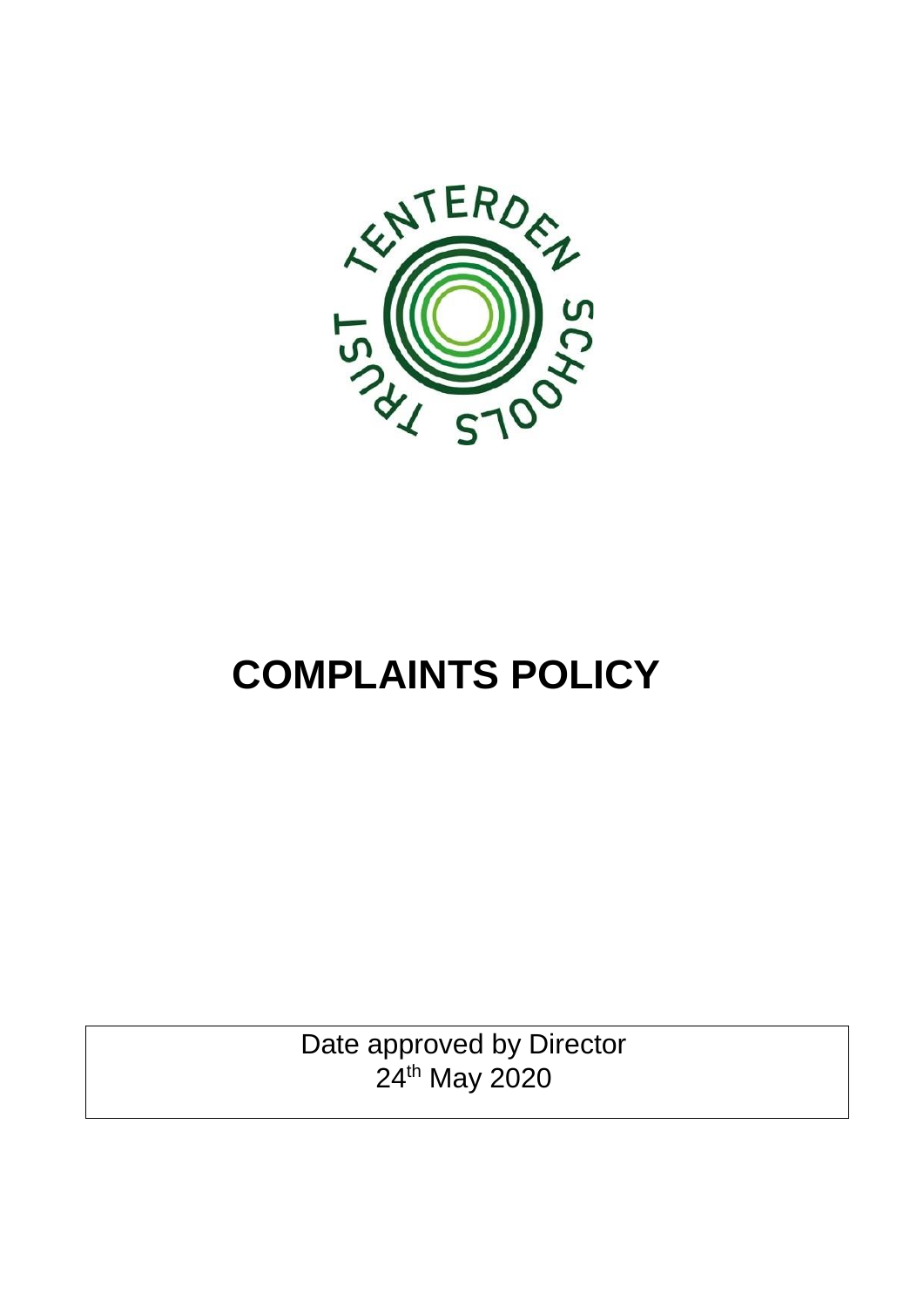## **TENTERDEN SCHOOLS TRUST**

Complaints Policy

This policy will be reviewed every 3 years

## **DATE OF POLICY: MAY 2022 DATE OF REVIEW: MAY 2025**

**Member of staff responsible for Policy:**

**Chief Executive Officer** 

**Signed**  $\bigcap_{k \geq 0}$  of  $\bigcap_{k \geq 0}$  **Chief Executive Officer** 

**Signed Chair of the Trust Board**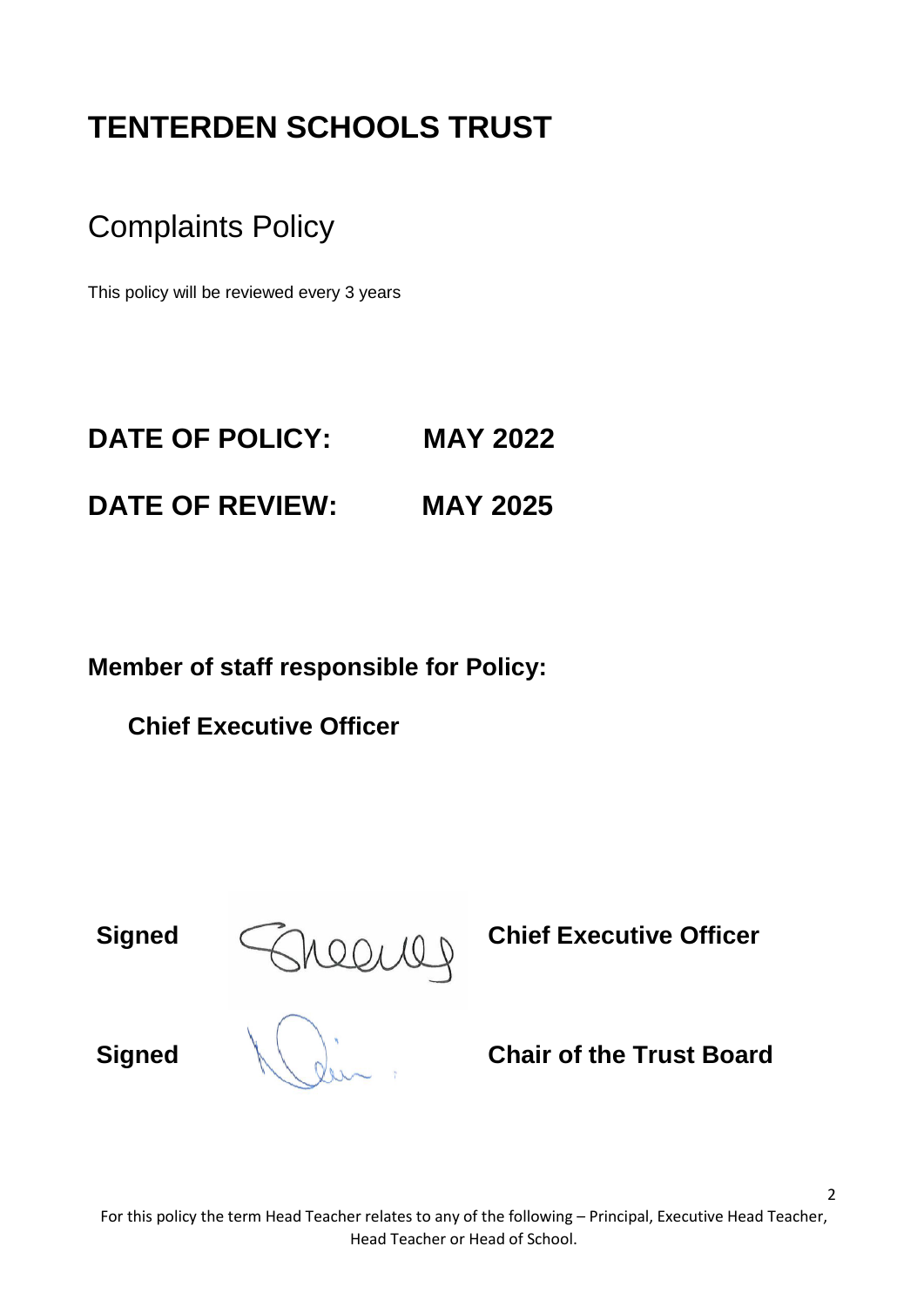#### **Contents:**

| <b>Policy Aim Statement</b>                       | 4  |
|---------------------------------------------------|----|
| Application                                       | 4  |
| The Rules of Natural Justice                      | 4  |
| Equality Act 2010                                 | 5  |
| <b>Terms Used</b>                                 | 6  |
| Procedure                                         | 6  |
| <b>Time Limits</b>                                | 6  |
| Complaints against a Headteacher                  | 7  |
| Complaints against the Chief Executive Officer    | 7  |
| Complaints against the Chair of the Trust Board   | 7  |
| Late Complaints                                   | 7  |
| <b>Vexatious or Repeated Complaints</b>           | 8  |
| Anonymous Complaints                              | 9  |
| <b>Data Protection Act</b>                        | 9  |
| <b>Resolution Principles</b>                      | 9  |
| <b>Outcome Principles</b>                         | 10 |
| <b>Retention of Records</b>                       | 10 |
| Confidentiality                                   | 10 |
| Publication                                       | 11 |
| Stage 1 – Concerns and Difficulties               | 11 |
| Stage 2 - Formal Complaint to a Headteacher       | 12 |
| Stage 3 - Complaint Panel Hearing                 | 14 |
| Referral to the Education & Skills Funding Agency | 19 |
| Appendix $1 -$ to raise a formal complaint        | 20 |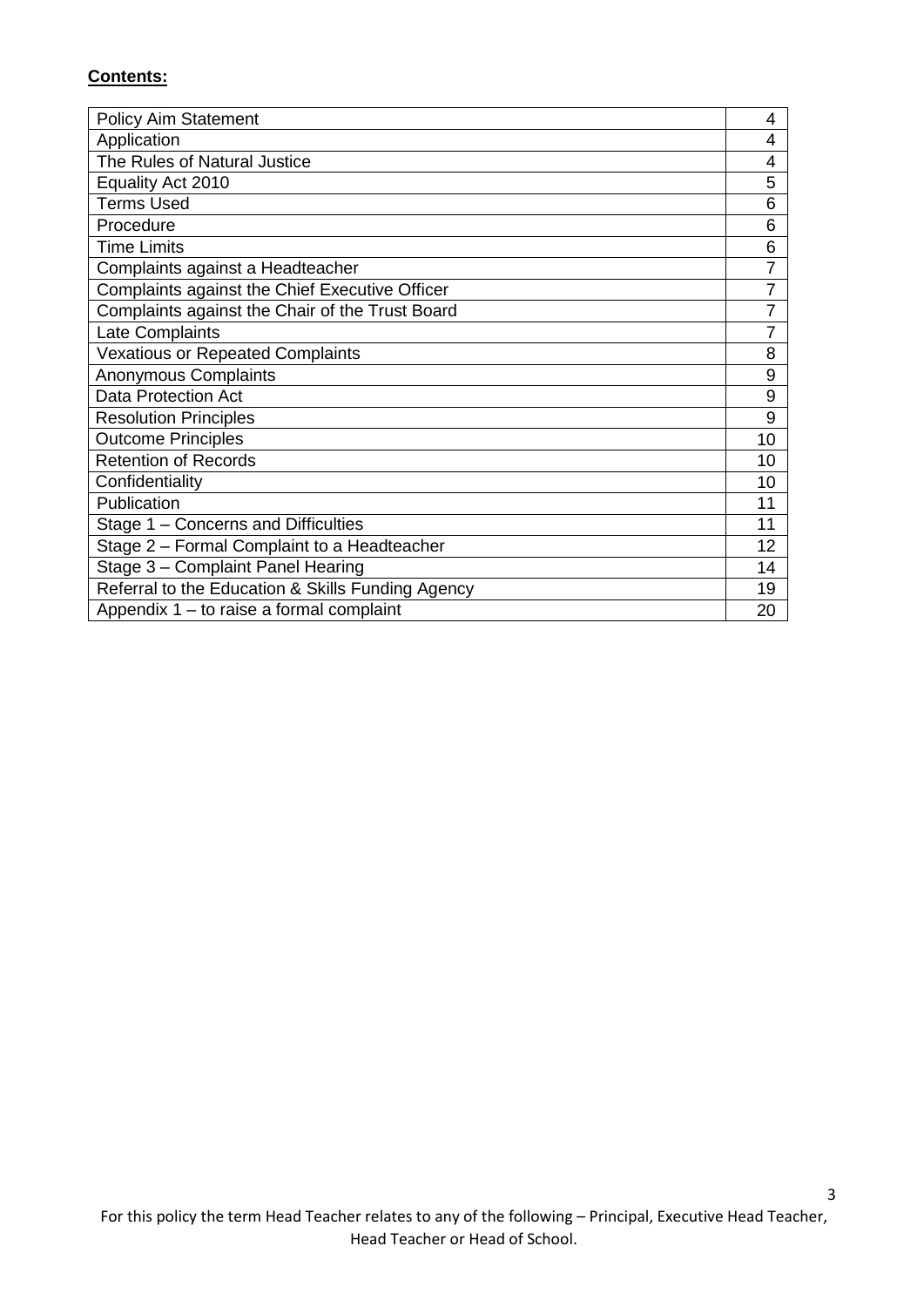### **Policy Aim and Statement**

This Complaints Policy helps underpin the mission statement of Tenterden Schools Trust. Its aim is to ensure that a concern, difficulty or complaint is managed sympathetically, efficiently and at the appropriate level and resolved as soon as possible. Doing so is good practice, fair to those concerned and helps to promote parents' and students' confidence in the Trust's ability to safeguard and promote welfare. Tenterden Schools Trust will try to resolve every concern, difficulty or complaint in a positive way with the aim of putting right a matter which may have gone wrong and, where necessary, reviewing the Trusts systems and procedures in the light of the matters raised.

The Trust needs to know as soon as possible if there is any cause for dissatisfaction. They recognise that a concern or difficulty which is not resolved quickly and fairly can soon become a cause of resentment, which can be damaging to the relationship between a school and the parent and student, and can also have a detrimental effect upon a school's ethos and culture. Parents and students should never feel – or be made to feel – that raising a concern, difficulty or complaint will adversely affect the student's future at schools within the Trust, or place the student at a disadvantage in any way.

### **Application**

Tenterden Schools Trust is governed by the Education (Independent School Standards) (England) Regulations 2010 (as amended) ("the Regulations"). This Complaints Policy has been formulated to comply with Schedule 1, Part 7 of the Regulations, as well as equality legislation and the rules of natural justice. In the case of any variance between the procedure outlined in this Complaints Policy and the Regulations, the procedure outlined in the Regulations will apply.

This Complaints Policy applies to all concerns and complaints of the parents of students and others at schools within the Tenterden Schools Trust, other than those involving child protection issues, or relating to admissions, exclusions and SEN, for which there are separate statutory procedures. Where a complaint is made against a member of staff, depending upon the nature and seriousness of the complaint, the matter may be dealt with under separate Trust Disciplinary procedures, rather than under this Complaints Policy.

This Complaints Policy distinguishes between a concern or difficulty, which can usually be resolved informally, and a formal complaint which will require further investigation.

### **The Rules of Natural Justice**

Simply put, the rules of natural justice relate to fairness. The Trust will ensure that all concerns, difficulties or complaints are dealt with in accordance with the following principles:

- All parties will be provided with all information and documentation pertinent to the matters raised;
- All parties will be given the opportunity to prepare and present their case and respond to the other parties involved;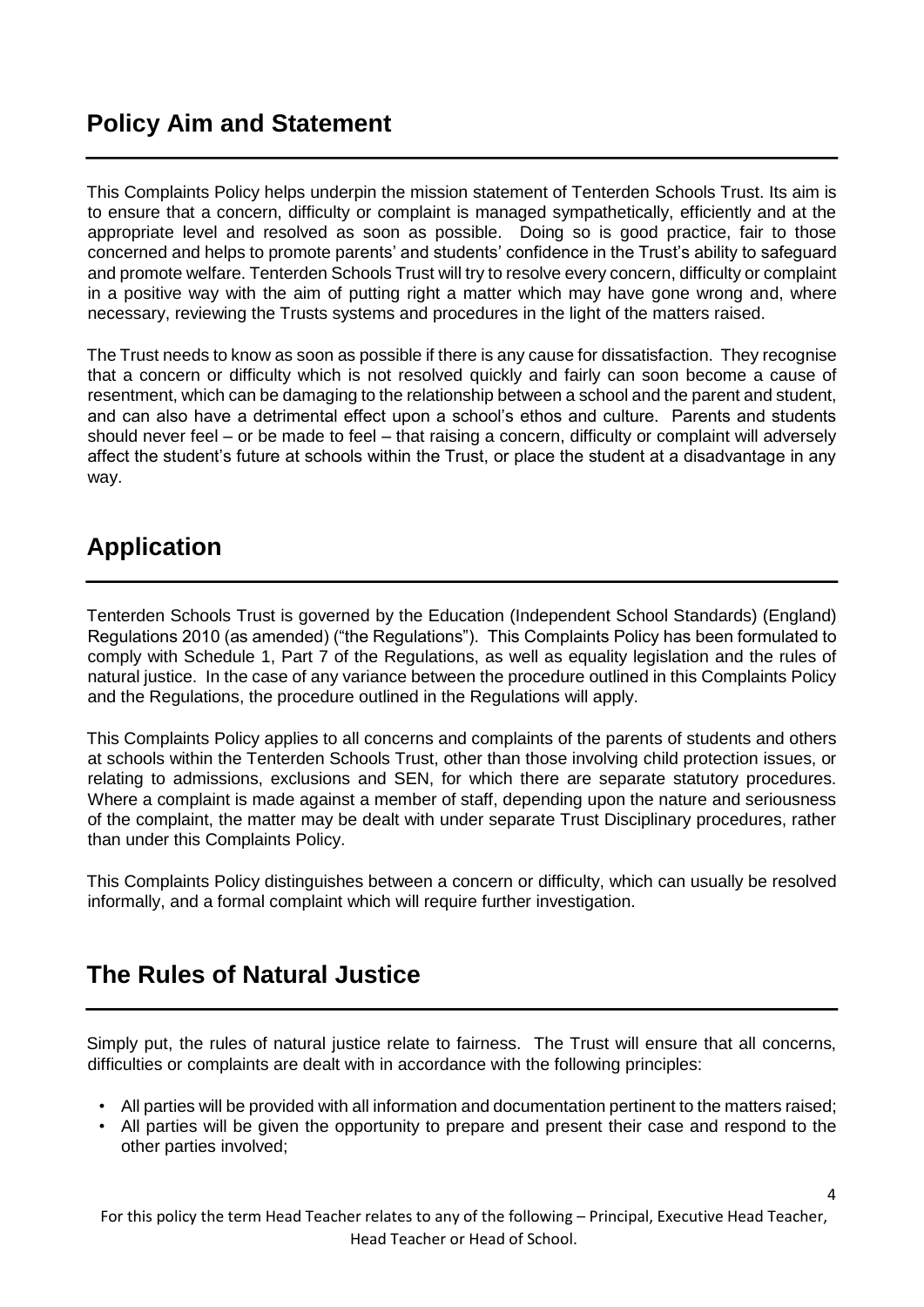- All persons investigating and making decisions in relation to the matters raised will be impartial and will do so without bias (or apparent bias) to any party involved;
- All decisions will be made on a balanced and considered assessment of the information before the investigator only;
- All decisions will be based upon logical conclusions, and not on mere speculation or suspicion;
- All decisions will be supported by detailed reasons which will be disclosed to all parties involved.

### **Equality Act 2010**

The Trust will deal with concerns, difficulties and complaints in accordance with its duty under the Equality Act 2010 to have due regard to the need to:

- Eliminate discrimination, harassment, victimisation and other conduct prohibited by the Equality Act 2010;
- Advance equality of opportunity between those who share a relevant protected characteristic and those who do not, by having regard to the need to:
	- o remove or minimise disadvantages connected to a relevant protected characteristic; and
	- $\circ$  take steps to meet the different needs of those sharing a relevant protected characteristic; and
	- o encourage those who share a relevant protected characteristic to participate in school life and activities in which participation is disproportionately low;
- Foster good relations between those who share a relevant protected characteristic and those who do not, by having regard to the need to:
	- o tackle prejudice; and
	- o promote understanding;

"Relevant protected characteristics" includes sex, race, disability, religion or belief, sexual orientation, gender reassignment, pregnancy and maternity and (in the case of persons who are not students) marriage and civil partnership, and age.

In addition, the Trust will comply with its duty to make the following reasonable adjustments for persons with a disability:

- Where a provision, criterion or practice places a disabled person at a substantial disadvantage compared to a person who is not disabled, reasonable steps must be taken to avoid that disadvantage;
- Where a disabled person would, but for the provision of an auxiliary aid, be placed at a substantial disadvantage compared with a person who is not disabled, reasonable steps must be taken to provide the auxiliary aid.

An auxiliary aid can be a piece of equipment or a service.

If a Complainant or other person involved in the complaints procedure requires an interpreter, a signer or any other assistance at meetings or at a Complaint Panel Hearing, they should let the Clerk know immediately.

Further details can be found in the Equality policies of each of the Trust Schools.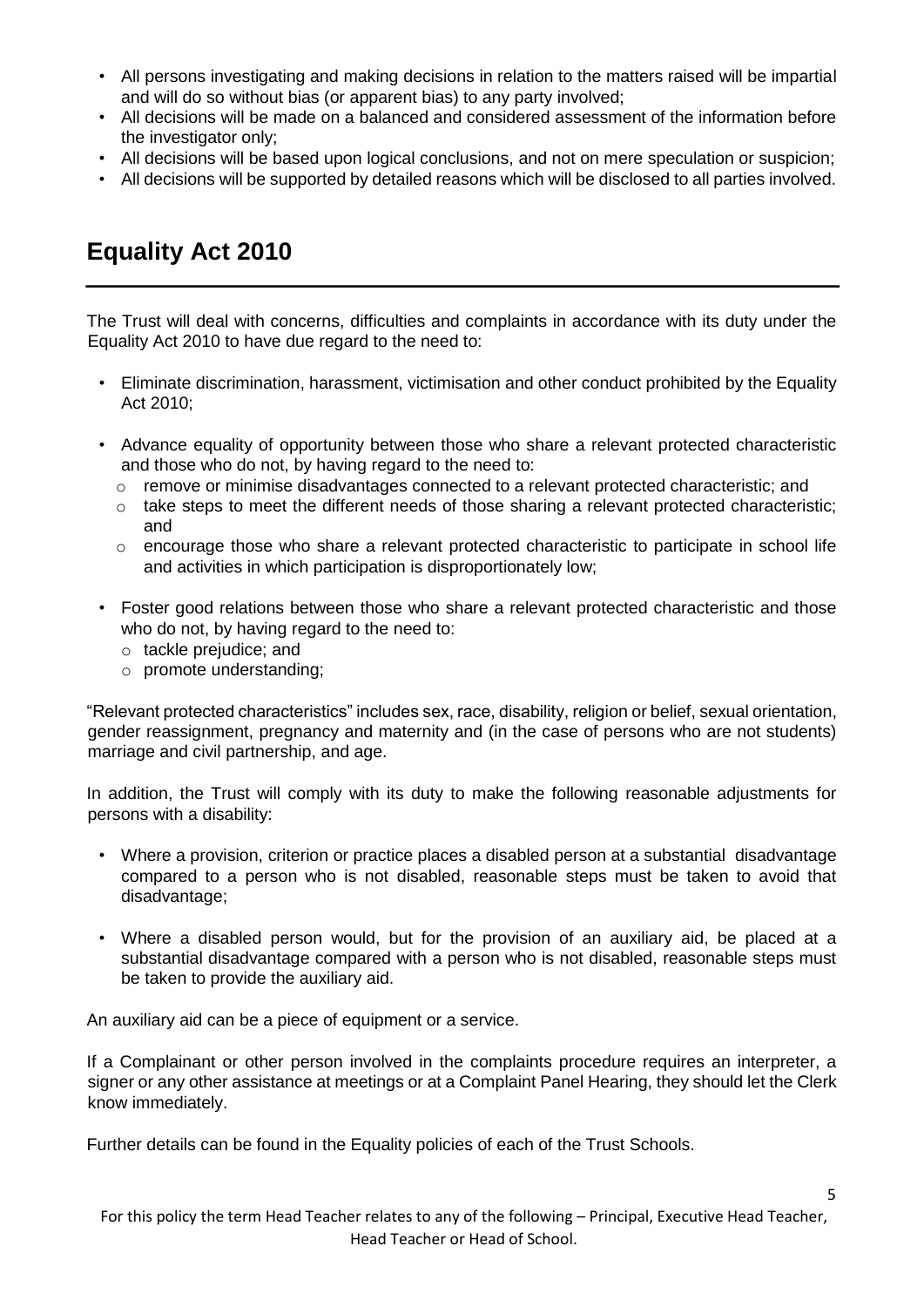### **Terms Used**

For the purpose of this Complaints Policy, a "parent" includes the natural or adoptive parent of a student, irrespective of whether they are or ever have been married, whether they are separated or divorced, whether the student lives with them, whether the father has parental responsibility for the student or whether they have contact with the student.

A "parent" will also include a non-parent who has parental responsibility for a student, an adult nonparent with whom the student lives, and an adult who is involved in the day-to-day care of the student (for example, collecting or dropping off the student from school).

Any reference to a "student" will also include a prospective or former student of any school within the Trust.

A person making a complaint will be referred to as a "Complainant" throughout this Complaints Policy.

### **Procedure**

Tenterden Schools Trust's complaints procedure consists of three stages:

- Stage 1 Concerns and difficulties, dealt with informally;
- Stage 2 Complaints formally investigated by the Headteacher (or designate);
- Stage 3 Complaint Panel Hearing.

### **Time Limits**

Schools within the Trust aim to resolve concerns, difficulties and complaints in a timely manner. Time limits for each stage of the procedure are set out under each individual stage. For the purposes of this Complaints Policy, a "school day" is defined as a weekday during term time, when the school is open to children. The definition of "school day" excludes weekends, school holidays, bank holidays and staff training days. For the avoidance of doubt, term dates are published on each school's websites, and information about term dates is made available to parents and students periodically.

Although every effort will be made by the schools to comply with the time limits specified under each stage of the procedure, it may not always be possible to do so, for example due to the complexity or number of matters raised, or due to the unavailability of the Complainant to attend a meeting, if offered. In all cases, **where a time limit cannot be complied with, the school will write to the Complainant within the specified time limit, setting out the reasons why the time limit cannot be complied with, and confirming the new time limit which will apply**.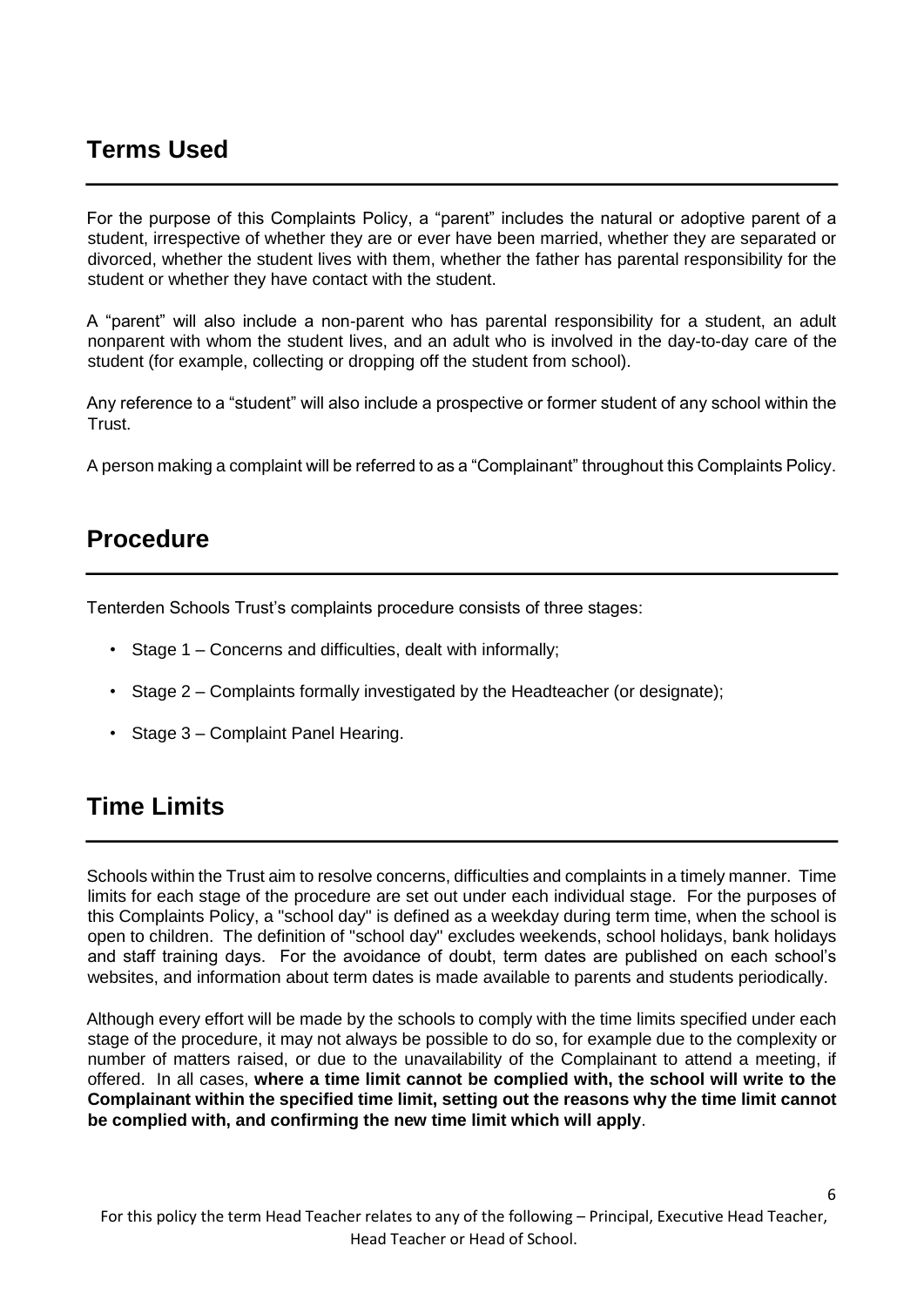If a complaint is about the conduct of the Headteacher, the Chief Executive Officer will investigate the complaint under **Stage 2** of this Complaints Policy instead of the Headteacher.

### **Complaints against the Chief Executive Officer**

If a complaint is about the conduct of the Chief Executive Officer, the Chair of the Trust Board will consider the complaint under **Stage 2** of this Complaints Policy as normal.

### **Complaints against the Chair of the Trust Board**

If a complaint is about the conduct of the Chair of the Trust Board, the Tenterden Schools Trust Members will consider the complaint under **Stage 2** of this Complaints Policy as normal.

### **Late Complaints**

Where a complaint is submitted more than six months after the incident or event (or where the complaint relates to a series of incidents or events, more than six months from the date of the latest incident or event), the individual school reserves the right to refuse to investigate the complaint under this Complaints Policy **if it appears reasonable and fair to do so, having regard to the circumstances surrounding the complaint**.

Where the school decides that a complaint which was submitted late will not be investigated, the school will write to the Complainant notifying them of the decision within **five school days** of the complaint being received.

If the Complainant is unhappy with the decision not to investigate a complaint which was submitted late, the Complainant may write to the Chair of the Trust Board asking for the decision to be reviewed. The Chair of the Trust Board will be provided with all documentation relating to the complaint, together with the letter from the school to the Complainant, and will review the decision not to investigate the complaint. The Chair of the Trust Board will **not** investigate the complaint itself during this review.

The Chair of the Trust Board will write to the Complainant with the outcome of the review within **ten school days** of the date that the letter from the Complainant seeking the review was received, and provide the school with a copy of the letter.

If the Chair of the Trust Board quashes the decision not to investigate the complaint, it will be referred to the school to be dealt with under this Complaints Policy in the usual way.

If the Chair of the Trust Board upholds the decision not to investigate the complaint, the Complainant may refer the concern or complaint to the Education and Skills Funding Agency using the procedure stated towards the end of this Complaints Policy.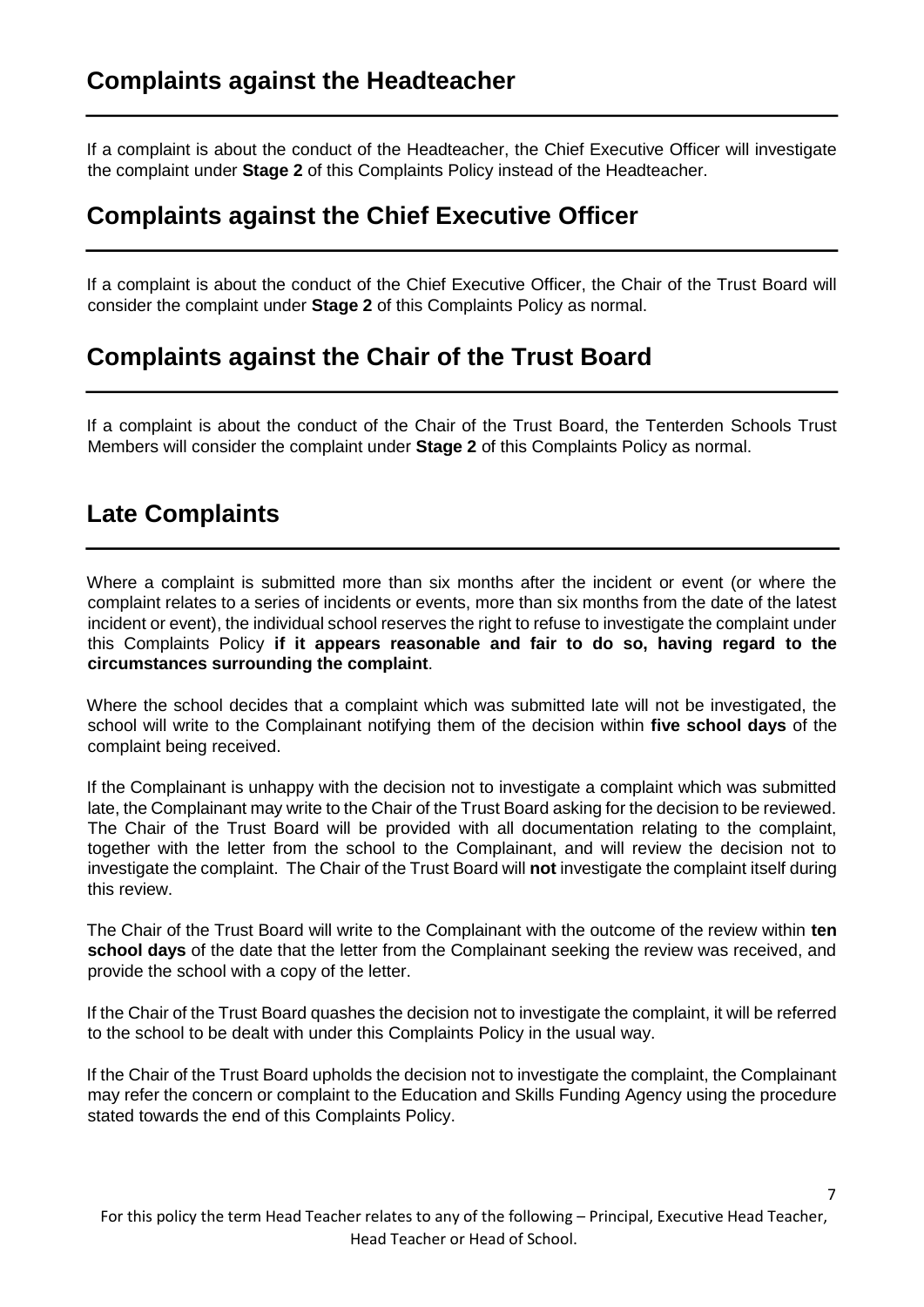In exceptional circumstances, the Chair of the Trust Board can delegate the responsibility for the review to the Vice-Chair of the Board

### **Vexatious or Repeated Complaints**

.

There may be occasions when, despite a complaint being considered under all stages in this Complaints Policy, the Complainant persists in making the same complaint to the school/Trust. There may also be occasions when a Complainant raises unreasonable persistent complaints or raises complaints about matters which do not affect them. There may also be occasions when a complaint is made about a matter which is clearly so trivial that it would be a waste of theTrust's resources to deal with it under the formal stages of the procedure.

In all of these cases, Tenterden Schools Trust reserves the right to regard the complaint as vexatious and/or repeated and to refuse to investigate it under the procedure in this Complaints Policy, **if it appears reasonable and fair to do so, having regard to the circumstances surrounding the complaint**.

Where the Trust decides that a complaint is vexatious and/or repeated and will not be investigated, they will write to the Complainant within **five school days** of the complaint being raised to notify them of the decision.

If the Complainant is unhappy with the decision not to investigate a vexatious and/or repeated complaint, they may write to the Chair of the Trust Board to ask for the decision to be reviewed. The Chair of the Trust Board will be provided with all documentation relating to the current complaint and any previous complaints which were relevant to the decision, together with the letter from the school to the Complainant, and will review the decision not to investigate the complaint. The Chair of the Trust Board will **not** investigate the complaint itself during this review.

The Chair of the Trust Board will write to the Complainant with the outcome of the review within **ten school days** of the date that the letter from the Complainant seeking the review was received.

If the Chair of the Trust Board quashes the decision not to investigate the concern or complaint, it will be referred to the school to be dealt with under the procedure in this Complaints Policy in the usual way.

If the Chair of the Trust Board upholds the decision not to investigate the concern or complaint, the Complainant may refer the concern or complaint to the Education Funding Agency using the procedure stated towards the end of this Complaints Policy.

In exceptional circumstances, the Chair of the Trust Board can delegate the responsibility for the review to the Vice-Chair of the Trust Board.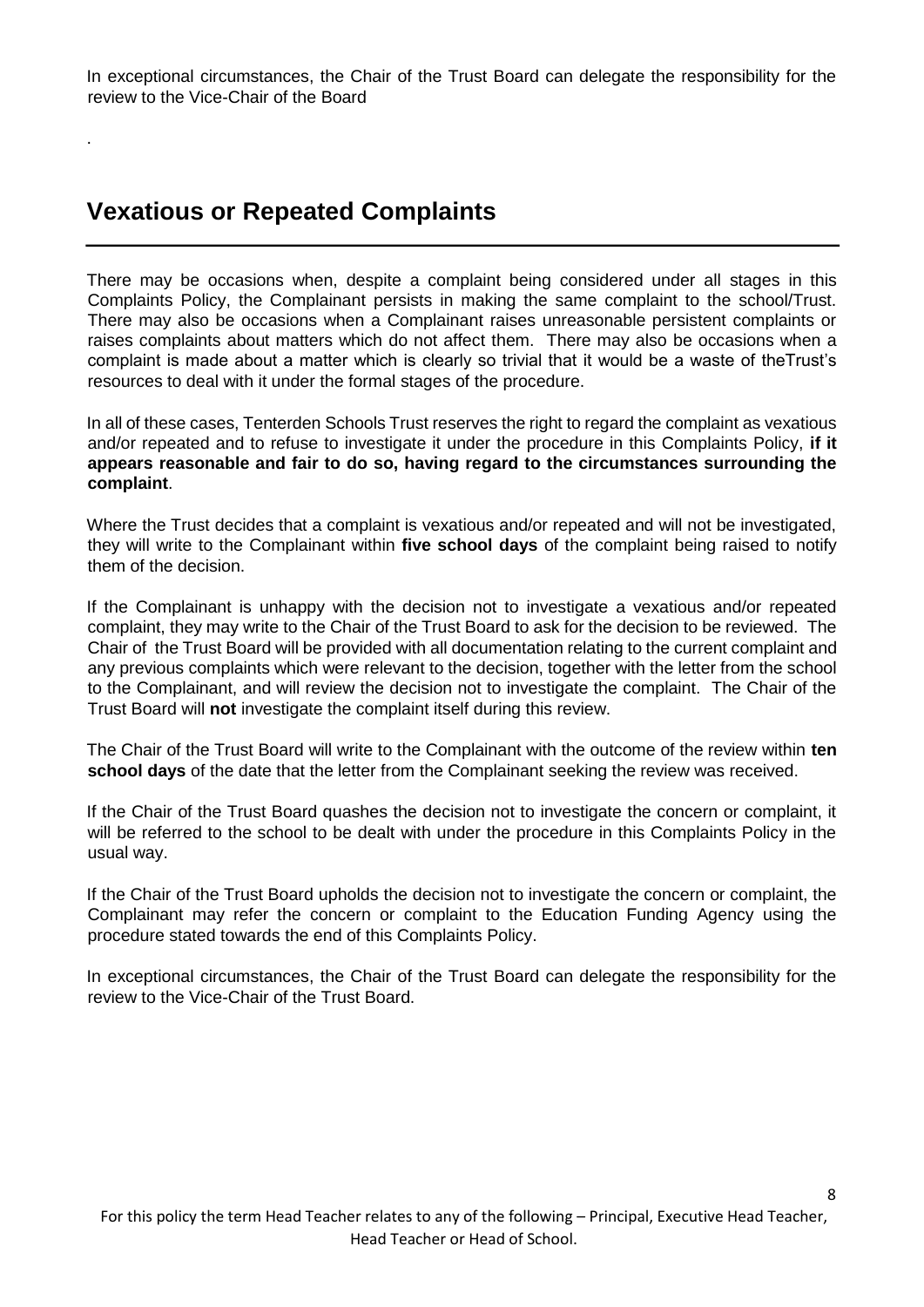### **Anonymous Complaints**

Tenterden Schools Trust will not investigate anonymous complaints under the procedure in this Complaints Policy. Anonymous complaints will be referred to the Headteacher who will decide what, if any, action should be taken.

### **Data Protection Act (DPA) 2018, the UK General Data Protection Regulation (GDPR) and the Freedom of Information Act 2000**

Complaints sometimes include requests for information or documentation. Such requests will either be a "subject access request" under the DPA 2018 and the UK GDPR (where the information requested relates to an identifiable individual) or a request for recorded information which can be made under the Freedom of Information Act 2000.

Subject access requests made under the DPA 2018 and the UK GDPR will be responded to within one calendar month of the request but this may be extended by up to two months for complex or numerous requests. However, the school will aim to provide this information as soon as practicable (where the request is valid and the Complainant is lawfully entitled to the information or documentation) in accordance with the rules of natural justice. Freedom of Information requests will be responded to within 20 working days of the request.

Complainants should be aware that the school may decide to charge a fee in accordance with legislation where complying with the request will involve a substantial cost to the school in terms of time and expenses.

Further details can be found in the Data Protection Policy and Freedom of Information Publication scheme.

### **Resolution Principles**

It is in everyone's interest that concerns, difficulties and complaints are resolved to the satisfaction of all parties at the earliest possible stage. The way in which the concern, difficulty or complaint is dealt with after the matter is first raised by the Complainant can be crucial in determining whether the complaint will escalate. To that end, members of staff will be periodically made aware of the procedure in this Complaints Policy, so that they will know what to do when a concern or difficulty is raised with them.

At each stage of the complaints procedure, the investigator will consider how the complaint may be resolved. In considering how a complaint may be resolved, the investigator will give due regard to the seriousness of the complaint. It **may** be appropriate in order to bring the complaint to a resolution for the investigator to offer:

- An explanation:
- An apology;
- Reassurance that steps have been taken to prevent a recurrence of events which led to the complaint;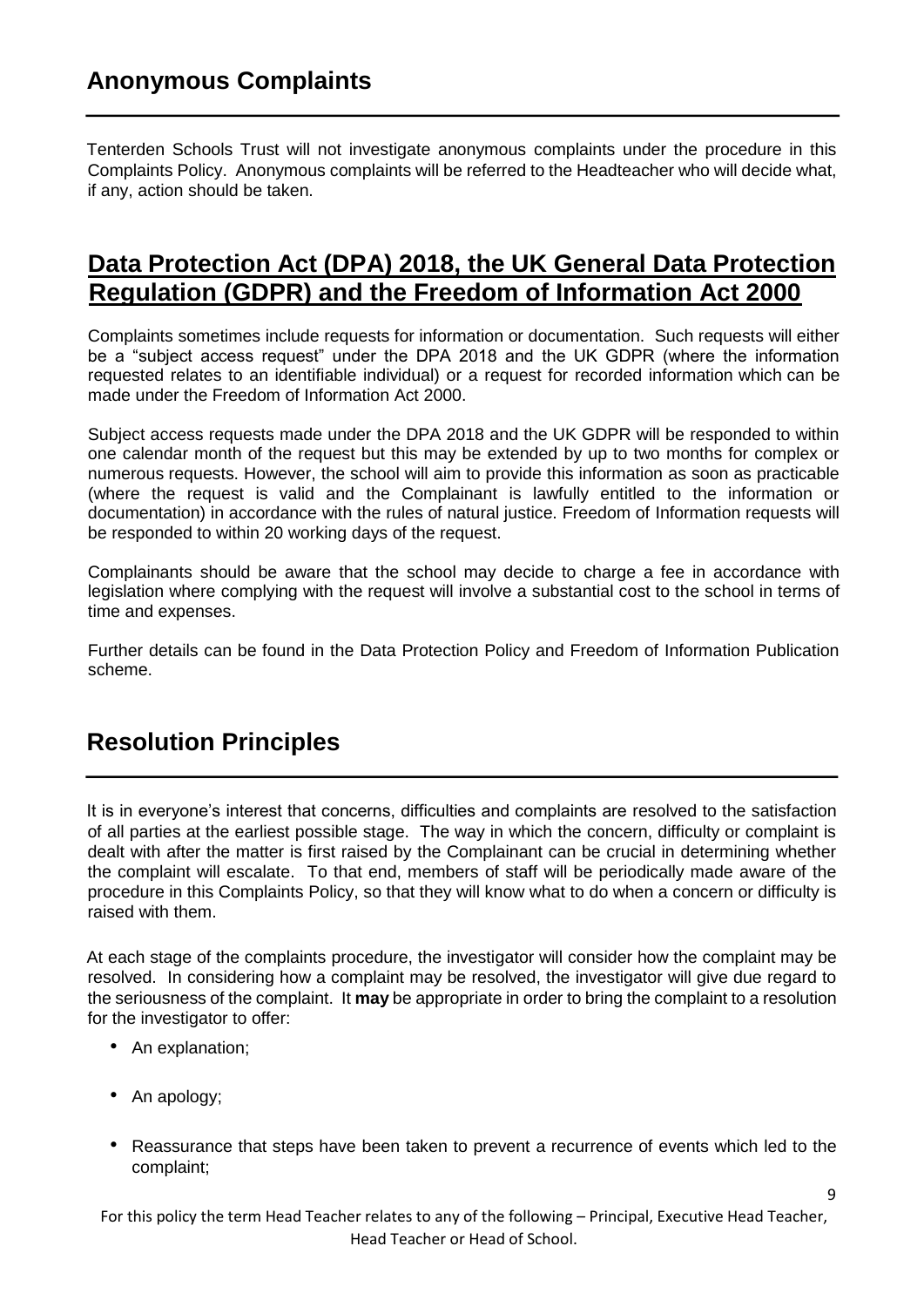• Reassurance that the Trust will undertake a review of its policies and procedures in light of the complaint.

None of the above will constitute an admission of negligence or an acceptance of liability on behalf of the Tenterden Schools Trust.

### **Outcome Principles**

Examples of outcomes include:

- There was insufficient evidence to reach a conclusion, so the complaint cannot be upheld;
- The investigation did not substantiate the matters raised, so the complaint cannot be upheld;
- The complaint was substantiated in part or full. A description should be given of the remedial action being taken by the named school as a consequence of the complaint. **Details of any disciplinary action or sanctions to be taken against a member of staff are strictly confidential and cannot be disclosed.**
- The matter has been fully investigated and, as a consequence, further confidential procedures are being pursued. **Details of any disciplinary action or sanctions to be taken against a member of staff are strictly confidential and cannot be disclosed.**

### **Retention of Records**

A full written record will be maintained centrally at the Trust of all complaints resolved under Stages 2 and 3.

Records of complaints will be destroyed when the student to which they relate reaches the age of twenty four years or, in the case of a student with a statement of special educational needs, when the student reaches the age of thirty years.

### **Confidentiality**

All correspondence, statements and records relating to individual complaints will be kept confidential except where access is requested by the Secretary of State, a school inspector, or under another legal authority.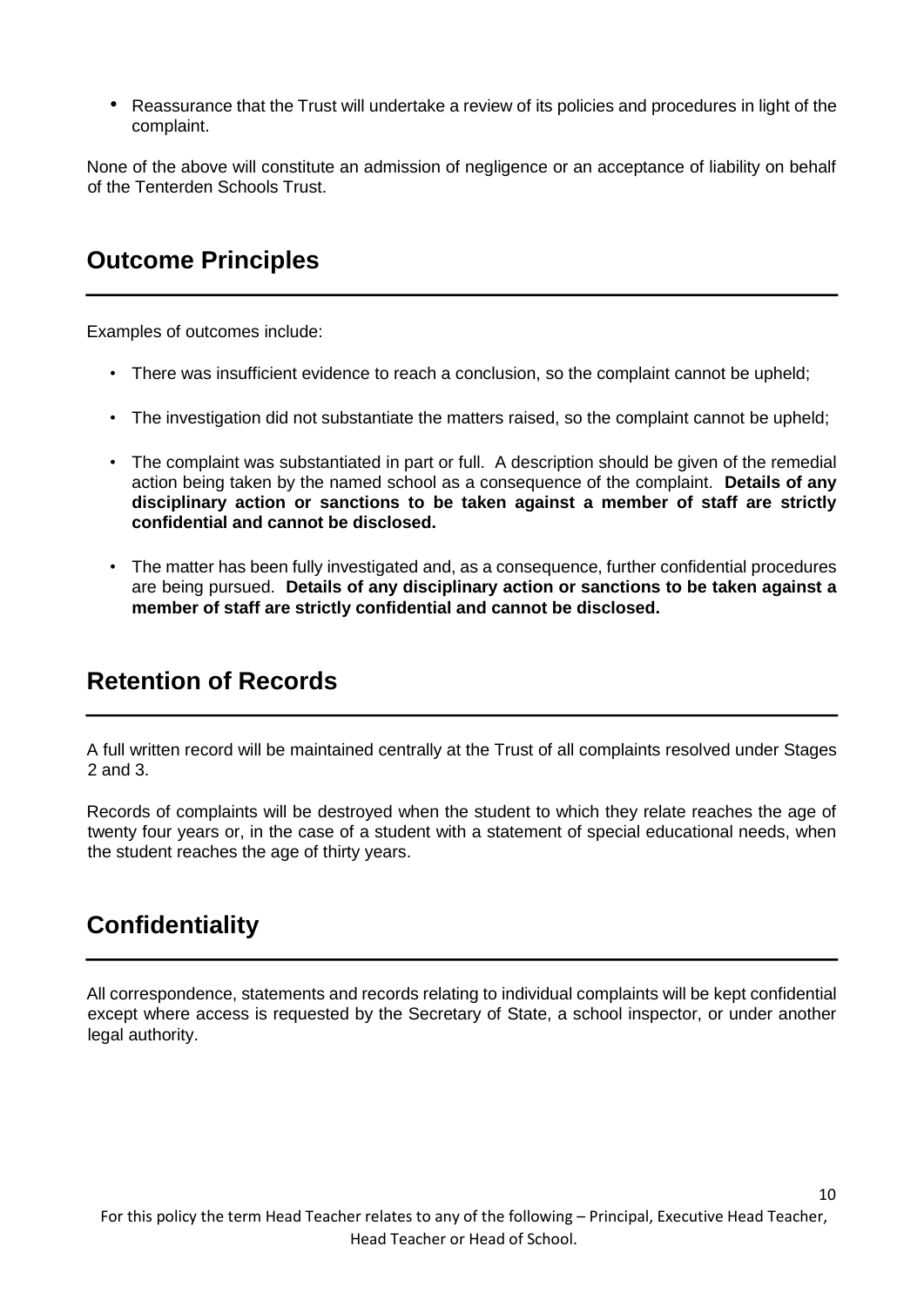This Complaints Policy has been ratified by the Trust, and will be reviewed every three years. It will be published on the Trust's and individual schools' website's and provided to parents and students on request to the school's office. A copy of this Complaints Policy will be provided to a Complainant when a concern, difficulty or complaint is first raised.

### **Stage 1: Concerns and Difficulties**

#### **1. Concerns:**

The Trust expects that most concerns and difficulties, where a parent or student seeks intervention, reconsideration or some other action to be taken, can be resolved informally. Examples might include dissatisfaction about some aspect of teaching or pastoral care, allocation of privileges or responsibilities, a timetable clash, an issue with the Tenterden Schools Trust systems or equipment, or a billing error.

#### **2. Notification:**

The concern or difficulty should be raised as follows:

- **Education issues**  if the matter relates to the classroom, the curriculum or special educational needs, the Complainant should speak to the Head of Department, Head of College, Vice Principal Curriculum and Standards Leader or Headteacher as appropriate
- **Pastoral care**  for concerns relating to matters outside the classroom, the Complainant should speak to the Assistant Head of College, Head of College, Vice Principal Students or Headteacher as appropriate.
- **Disciplinary matters**  a problem over any disciplinary action taken or a sanction imposed should be raised with the member of staff who imposed it in the first instance. If not resolved, the Complainant should speak to the relevant Head of Department, Head of College, Vice Principal Students or Headteacher as appropriate.
- **Financial and administrative matters**  a query relating to fees, extras or other administrative matters should be raised by the Complainant with the central Finance team based at Homewood School.
- **An issue with a specific member of staff** often, the best way to resolve an issue with a specific member of staff is to raise it with that member of staff directly, so that they are given the opportunity to address and resolve the concern or difficulty before it becomes a formal complaint. If the Complainant feels uncomfortable doing this, however, the issue should be raised with the appropriate Head of Department, Head of College, Vice Principal or Headteacher.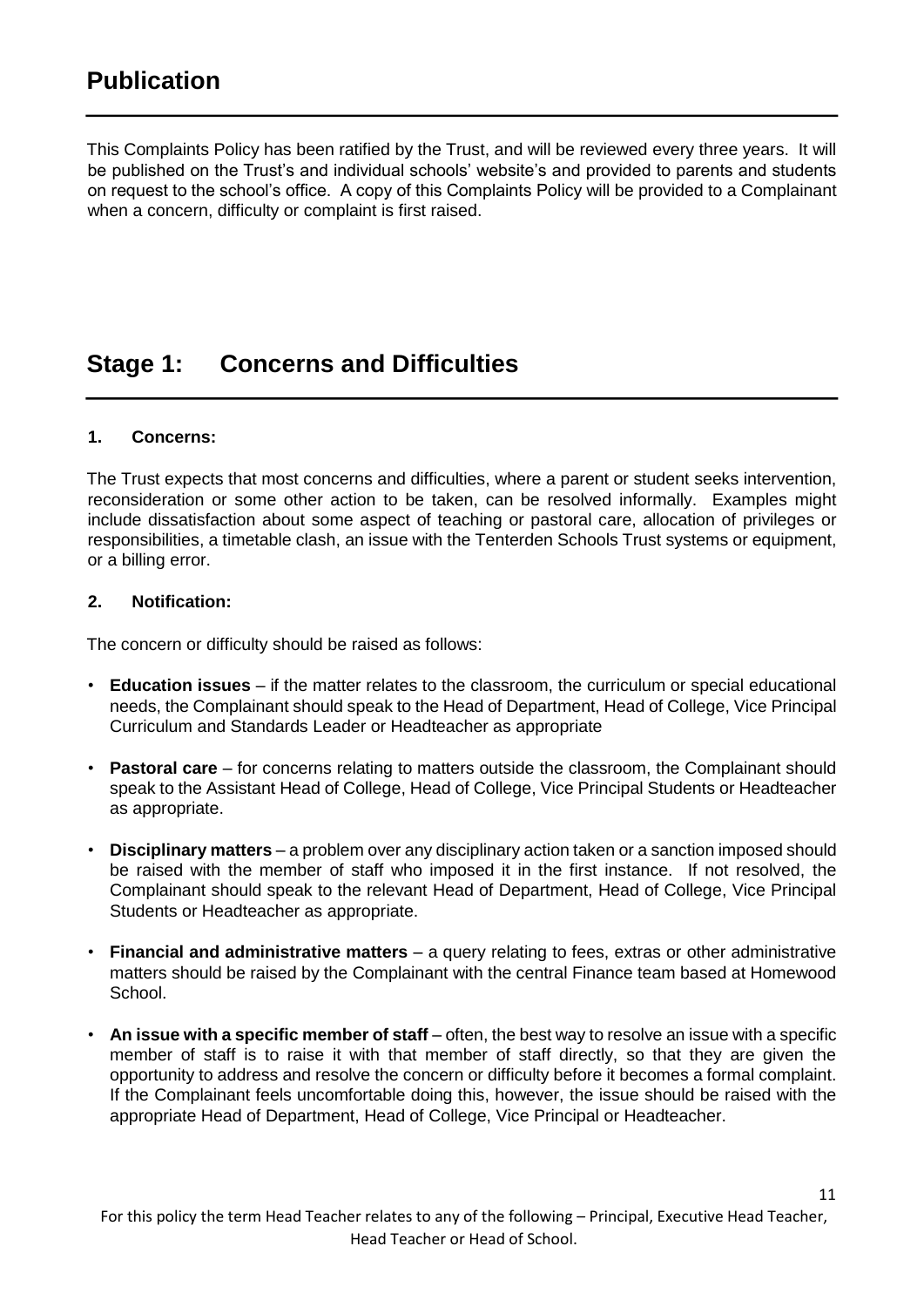Should a concern or difficulty be raised with a member of staff who feels that they are not the best person to be dealing with it, they will refer it to the Head of Department, Head of College, Vice Principal or other designated member of staff as appropriate.

If a concern or difficulty is raised with a member of staff who feels that it raises serious issues which should be dealt with as a formal complaint immediately, the member of staff will tell the Complainant that they should put their complaint in writing to the Headteacher under Stage 2 of this Complaints Policy. If the Complainant would prefer to complete a form instead of writing a letter, the Complainant can complete the Complaint Form contained in Appendix 1 of this Complaints Policy to submit their complaint formally.

#### **3. Unresolved Concerns and Difficulties**

Schools within the Trust will aim to resolve a concern or difficulty within **fifteen school days** of the date that it was raised (this will be the date that the letter is received by the school.) Where a concern or difficulty has not been resolved by informal means within this time limit from the date that it was raised, the complainant can submit the matters raised as a formal complaint under Stage 2 of this Complaints Policy.

#### **4. Record of Concerns and Difficulties**

The member of staff dealing with a concern or difficulty will make a written record of the issues raised, the action taken and, if applicable, the resolution reached, which will be retained in a central record. Further information in relation to the retention of records can be found earlier on in this Complaints Policy.

### **Stage 2: Formal Complaint a Headteacher**

#### **5. Notification**

A concern or difficulty raised under Stage 1 of this Complaints Policy which remains unresolved after **fifteen school days**, or a serious matter which requires formal investigation from the outset, should be set out in writing and sent to the Complaints Co-ordinator who is based at Homewood School (Mrs K Douglas). The complaint will be logged and distributed to the relevant Headteacher. Should a formal written complaint be received by another member of the Trust's staff, they will immediately pass it to the Complaints Co-ordinator.

The Complainant should clearly set out the matters in dispute, the relevant dates and the full names of the persons involved and what the Complainant believes the school should do to resolve the complaint. Any documentation relied upon by the Complainant should be attached to the formal complaint.

#### **6. Acknowledgement**

The formal complaint will be acknowledged in writing within **five school days** of receipt. The acknowledgement letter will confirm the date that the formal complaint was received, the action to be taken and the specified time limit.

#### **7. Investigation**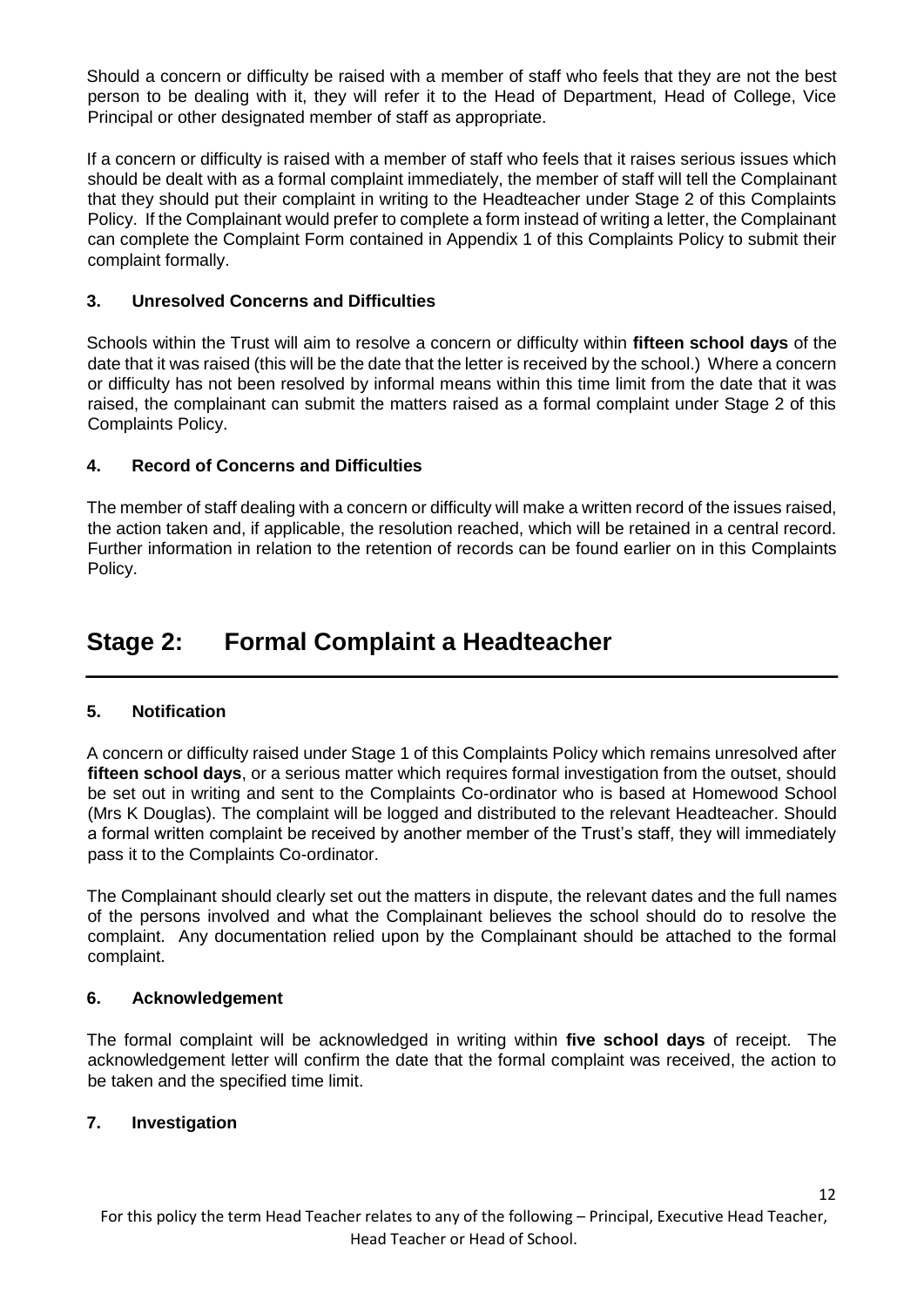The Headteacher will be provided with the records of the Stage 1 informal procedure (if applicable) within **five school days** of receipt of the formal complaint, and will then proceed to investigate the complaint or nominate a senior member of their team to investigate on their behalf. This will involve obtaining and considering all documentation held by the school which is relevant to the complaint. If further information is required from the Complainant, this may be requested from them over the telephone or in writing.

The Headteacher or their nominated representative, will speak to the persons who were involved in the matters raised by the Complainant. Students will only be spoken to with an independent member of staff present to support them. Where there is an issue about the conduct of a member of staff, that member of staff will be offered the option of having another member of staff present. Other members of staff will be spoken to alone. A written record of the conversation will be made, and the student or member of staff spoken to will be asked to read, sign and date the written record to confirm that it is accurate. In the case of students, the accompanying independent member of staff will also be asked to sign and date the record of the conversation.

If the Headteacher deems it to be appropriate in relation to the matters raised, the Complainant will be offered a meeting to discuss the issues raised. This may take place at the beginning of the investigation to clarify any matters which are unclear, or after the investigation has taken place with the aim of reaching an amicable resolution.

#### **8. Outcome**

The Headteacher will write to the Complainant confirming the outcome of the investigation within **twenty school days** from the date that the complaint was received. The letter will set out the individual matters raised by the Complainant, the findings made by the Headteacher during the course of the investigation, and the conclusion reached.

The letter will inform the Complainant that, if they are unsatisfied with the outcome of the Stage 2 investigation, they should write to the Trust Complaints Co-ordinator within **five school days** of receipt of the letter asking for their complaint and the Stage 2 investigation to be taken to a Complaints Panel hearing.

Where the complaint was received during a school holiday or within twenty days from the end of a term or half term, the Headteacher will endeavour to expedite the investigation wherever possible.

#### **9. Delegation**

In appropriate cases, the Headteacher may delegate the complaint to a member of the Senior Leadership Team to deal with in accordance with the procedure outlined above.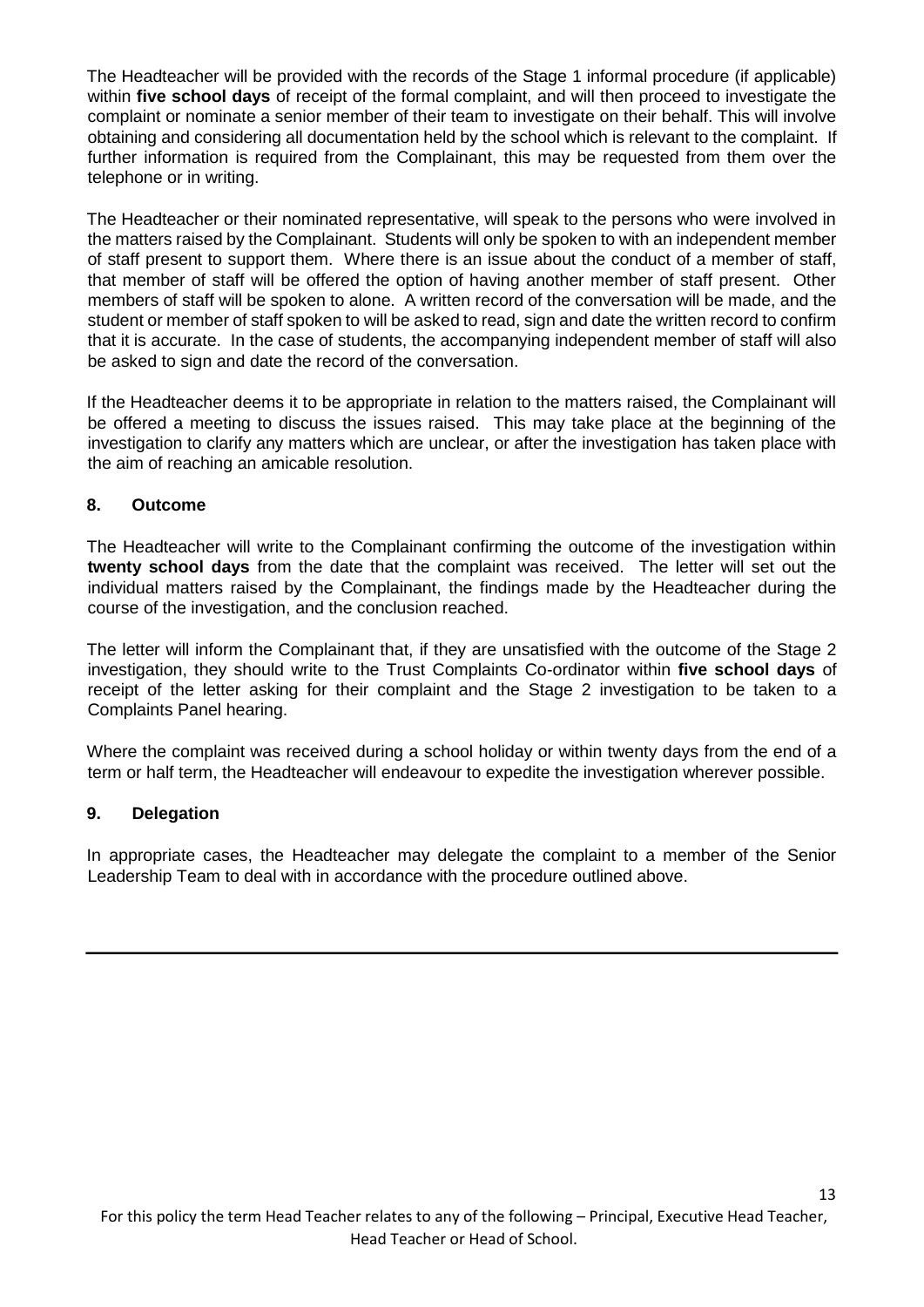#### **10. Notification**

If the Complainant is unsatisfied with the outcome of the investigation under Stage 2 of this Complaints Policy, the Complainant may write to the Clerk to the Trust Board requesting a Complaint Panel Hearing. The Complainant should write to the Clerk to the Trust Board within **five school days** of receiving the letter confirming the outcome following Stage 2.

The Complainant should not repeat the matters raised in their original letter or attach documentation already provided, but should clearly set out how and why the Complainant does not accept the findings made under Stages 1 and 2.

#### **11. The Complaint Panel**

The Complaint Panel will consist of three persons appointed by or on behalf of the Trust Board by the Clerk to the Trust Board. None of the three Complaint Panel members will have been involved in the matters which gave rise to the complaint, have been involved in dealing with the complaint previously or have any detailed prior knowledge of the complaint. Two of the Complaint Panel members may (but do not have to) be Governors or Trust Directors The third Complaint Panel member will be independent of the management and running of Tenterden Schools Trust, i.e. they will not be a member of staff or a Governor, and will not be linked to Tenterden Schools Trust in another way, for example as a parent of a student at the School. The independent Complaint Panel member will be the Chair of the Complaint Panel.

The Department for Education has issued guidance in relation to the appointment of the independent Complaint Panel member as follows:

*Whilst we do not wish to be prescriptive about who schools should appoint as an*  independent person, our general view is that people who have held a position of *responsibility and who are used to analysing evidence and putting forward balanced arguments would be suitable. Examples of persons likely to be suitable are serving or retired business people, civil servants, heads or senior members of staff at other schools, people with a legal background and retired members of the police force... Schools will of course have their own views.* 

#### **12. Attendance**

The Complainant may attend the Complaint Panel Hearing, and may be accompanied by another person. For the avoidance of doubt, the Complainant's supporter will be present for moral support only and will not play any part in the proceedings, unless invited to do so by the Chair of the Complaint Panel, entirely at his or her discretion and for a good reason. The Complaint Panel Hearing is **not** a legal hearing and it is not appropriate for either the Complainant or the school to be legally represented.

The school will be represented at the Complaint Panel Hearing by the person who dealt with the complaint under Stage2, which will usually be the Head Teacher. This person will be referred to as the "School's Representative" for the purposes of Stage 3.

The Complaint Panel Hearing will be minuted by the Clerk to the Complaint Panel, who will usually be the Clerk to the Trust Board.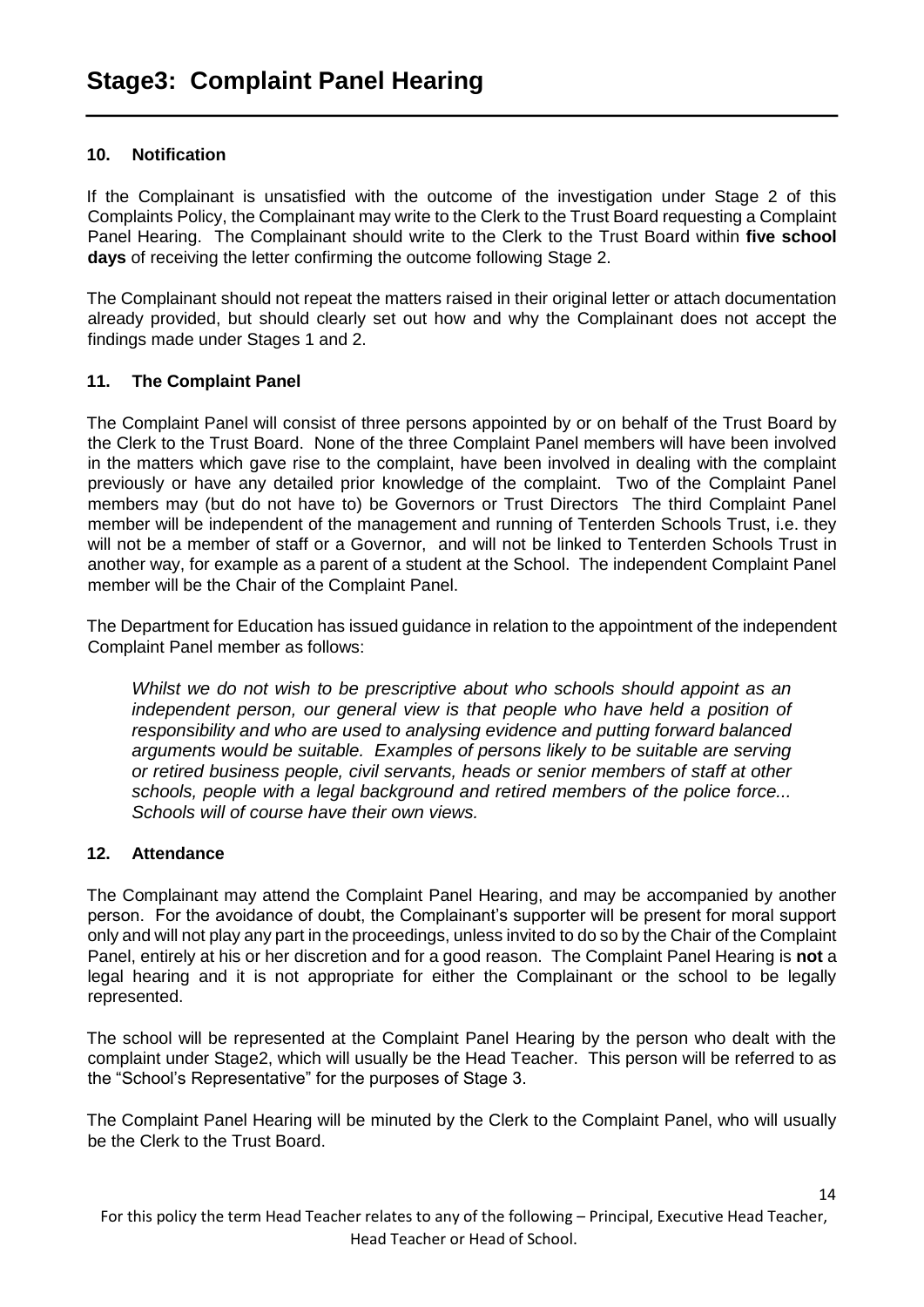#### **13. Convening the Complaint Panel Hearing**

After selecting the Complaint Panel members, the Clerk to the Trust Board will write to the Complainant within **five school days** acknowledging receipt of their request and informing them of the names of the Complaint Panel members. If the Complainant objects to any of the named persons being appointed to the Complaint Panel, they should notify the Clerk to the Trust Board within **three school days** of receipt of the letter**.** Fair consideration will be given by the Clerk to any bona fide objection to a particular member of the Complaint Panel.

The Clerk to the Trust Board will liaise with the Complaint Panel, the Complainant and the Trust's Representative to agree a mutually convenient date for the Complaint Panel Hearing, which will usually take place within **twenty school days** of receipt of the Complainant's request, unless there are exceptional circumstances.

The Clerk to the Trust Board will write to the Complainant confirming the date of the Complaint Panel Hearing within **five school days** of the date that the acknowledgement letter was sent (or the date that the new Complaint Panel member was selected, if an objection was received and upheld). If the Complaint Panel Hearing will not take place within **twenty school days** of receipt of the Complainant's request, the letter will set out the exceptional circumstances involved.

#### **14. Documentation**

The Clerk to the Trust Board will forward a copy of all paperwork relating to the complaint (consisting of the record of the Stage 1 informal procedure (if applicable), the original letter of complaint or Complaint Form, any documentation provided by the Complainant with their complaint, all investigation records under Stage 2 with the letter of outcome, and the Complainant's letter requesting a Complaint Panel Hearing and accompanying documents) to the Complainant, the school's Representative and the three Complaint Panel members.

The names of individuals other than the Complainant, the Complainant's family, members of the school's staff and Governors, will be redacted and replaced with a letter relevant to that particular individual (for example "Jane Brown" will be replaced with "A" throughout, "John Jones" will be replaced with B throughout) unless they have provided their written consent for their name to be disclosed.

If the Complainant wishes the Complaint Panel to consider any additional information, they should forward this documentation to the Clerk to the Trust Board to arrive **at least five school days** before School's Representative and the Complaint Panel members.

#### **15. Witnesses**

The Chair of the Complaint Panel will decide, at his or her absolute discretion, which witnesses will be permitted to attend the Complaint Panel Hearing to give a verbal statement rather than relying on a written statement or record of meeting which have been signed by the witness.

If the Complainant wishes to rely on the account of a witness, they should ask the witness to write down, sign and date their account and forward it to the Clerk to the Trust Board **at least five school days** before the Complaint Panel Hearing, to enable the Clerk to the Trust Board to forward it to the school's Representative and the Complaint Panel members.

Witnesses under the age of eighteen other than the Complainant's own family will only be allowed to attend the Complaint Panel Hearing at the discretion of the Chair of the Complaint Panel, and then only if they are accompanied by one of their parents or carers. Any written accounts provided by the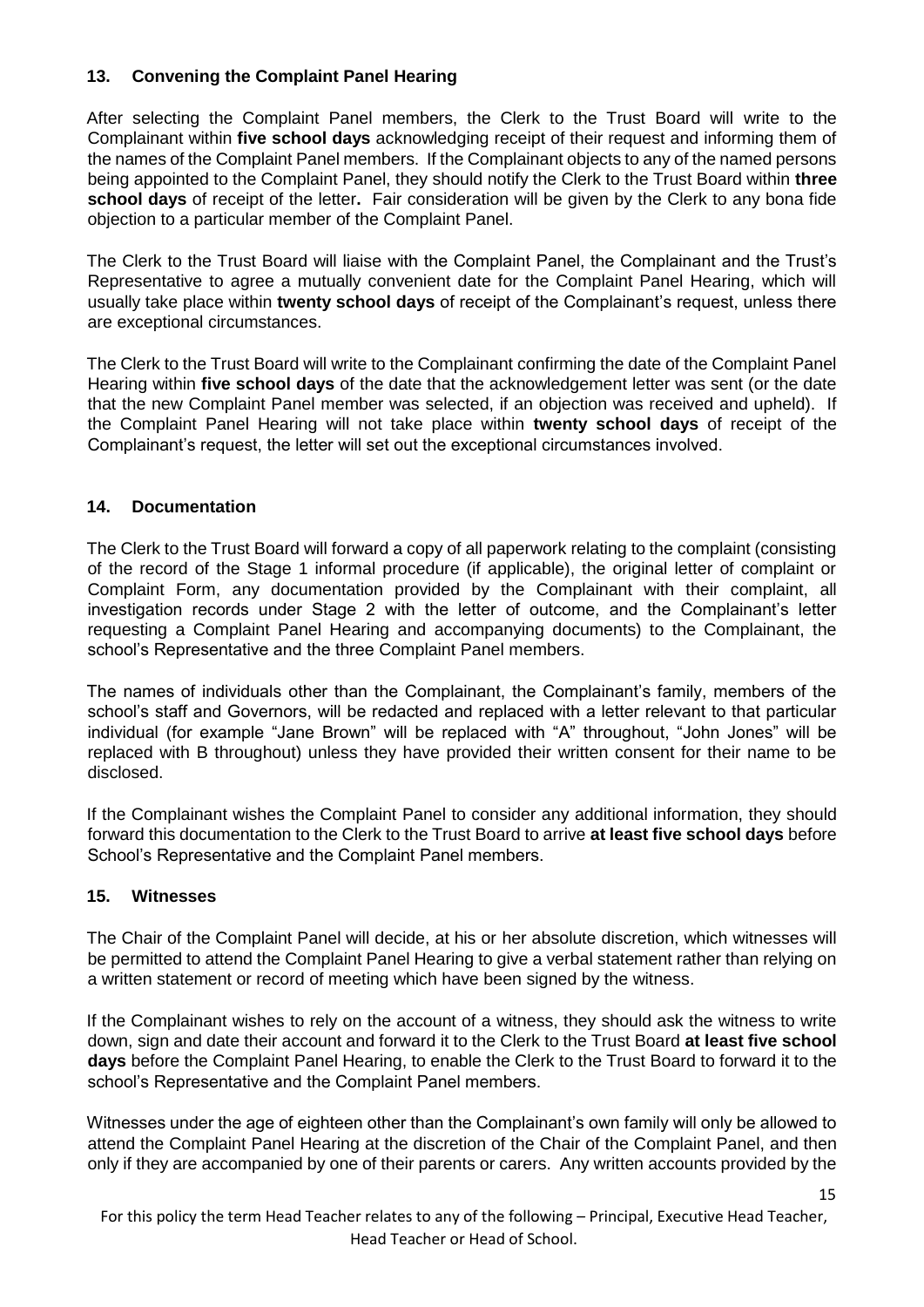Complainant relating to witnesses under the age of eighteen must be signed and dated by the witness **and** one of the witness' parents or carers.

Members of staff of the Trust involved in the matters which gave rise to the complaint will usually have provided a signed written account or have signed a note of a meeting during the previous stages, which will be forwarded to all parties with the other complaint documentation in the usual way. Members of staff will not usually be required to attend the Complaint Panel Hearing to give a verbal statement unless their conduct is in issue or their account is contentious and the rules of natural justice dictate that the Complainant should be allowed to ask that member of staff questions.

#### **16. Procedure at the Complaint Panel Hearing**

The Complaint Panel Hearing will be conducted as follows:

- The Clerk to the Complaint Panel will greet the Complainant, the Complainant's supporter and the school's Representative and welcome them into the room where the Complaint Panel has convened (any witnesses will remain outside of the room until they are called in to give their account);
- The Complainant will be invited by the Complaint Panel to give an account of their complaint;
- The school's Representative will be invited to ask the Complainant questions, if any;
- The Complaint Panel will ask the Complainant questions, if any;
- At the discretion of the Chair of the Complaint Panel, the Complainant's first witness will be invited into the room to give an account of what they saw or know;
- The school's Representative will be invited to ask the Complainant's witness questions, if any;
- The Complaint Panel will ask the Complainant's witness questions, if any;
- The Complainant's witness will be asked to leave the room;
- If the Complainant has any further relevant witnesses, at the discretion of the Chair of the Complaint Panel, they will be invited into the room individually to provide their accounts and be questioned as outlined above;
- The school's Representative will be invited by the Complaint Panel to respond to the complaint and make representations on behalf of the school;
- The Complainant will be invited to ask the school's Representative questions, if any;
- The Complaint Panel will ask the school's Representative questions, if any;
- At the discretion of the Chair of the Complaint Panel, the school's relevant first witness will be invited into the room to give an account or what they saw or know;
- The Complainant will be invited to ask the school's witness questions, if any;
- The Complaint Panel will ask the school's witness questions, if any;
- The school's witness will be asked to leave the room;

For this policy the term Head Teacher relates to any of the following – Principal, Executive Head Teacher, Head Teacher or Head of School.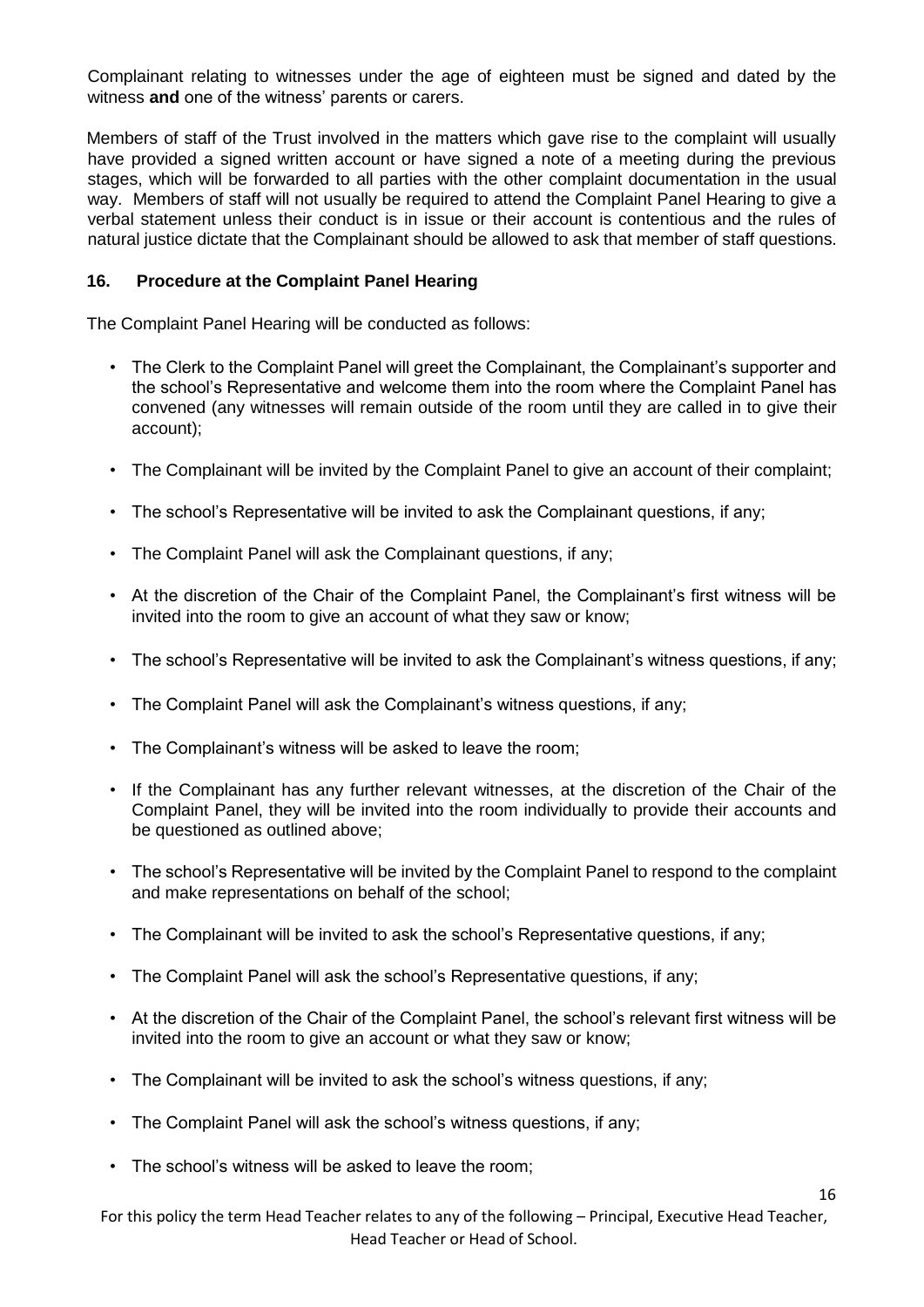- If the school has any further relevant witnesses, at the discretion of the Chair of the Complaint Panel, they will be invited into the room individually to provide their accounts and be questioned, as outlined above;
- The Complainant will be invited by the Complaint Panel to summarise their complaint;
- The school's Representative will be invited by the Complaint Panel to summarise their response to the complaint and the school's stance;
- The Complaint Panel Hearing will conclude and the Complainant and the school's Representative will be asked to leave.

#### **17. The Complaint Panel's Decision**

The Complaint Panel will convene in private, either immediately after the Complaint Panel Hearing or on a subsequent date, and will consider all of the documentation and everything that they have heard at the Complainant Panel Hearing and make:

#### **Findings of Fact**

The Complaint Panel will decide which facts are established to be true, on a balance of probabilities (i.e. more likely than not). If a fact is not deemed relevant, the Complaint Panel will not consider it further. The Complaint Panel will make a written record of the facts that have been established, those which have not been established and those which are not relevant, with their reasons for making these findings.

#### **Recommendations**

The Complaint Panel will consider the facts which they have established and will make recommendations based upon them. Some of these recommendations **may** be aimed at achieving reconciliation between the parties (for example, a written apology), improving procedures (for example daily attendance recording, not weekly), or preventing a recurrence in the future (for example a standards setting meeting with staff.). The Complaint Panel will keep a written record of their recommendations, with reasons.

#### **18. Notification of the Complaint Panel's Decision**

The Clerk to the Trust Board will write within **ten school days** of the Complaint Panel Hearing to the:

- Complainant;
- the school's Representative;
- Any person complained about;

The letter will identify each of the issues complained about, summarise how the Complaint Panel Hearing proceeded, and confirm each of the Complaint Panel's findings of fact and recommendations, if any, with reasons. The letter will also confirm that, if the Complainant believes that this Complaints Policy does not comply with the Regulations, or that Tenterden Schools Trust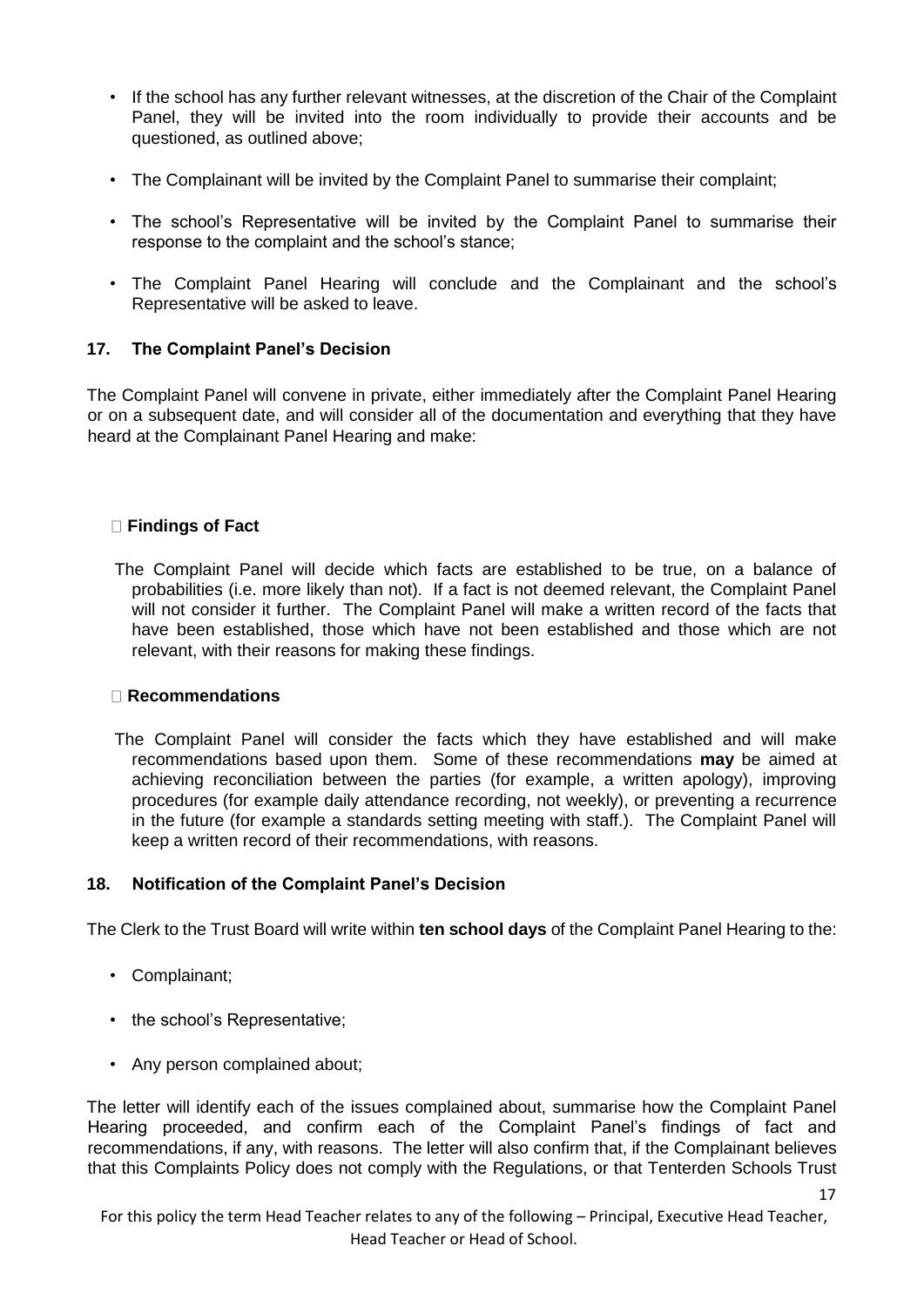has not followed the procedure outlined in this Complaints Policy, the Complainant may refer their complaint to the Education & Skills Funding Agency for further consideration.

The Clerk to the Trust Board will also ensure that a copy of the Complaint Panel's findings and recommendations are made available on the school's premises for inspection by the Trust, the Local Governing Body and the Headteacher.

#### **19. Factors for the Complaint Panel to Consider**

- It is important that the Complaint Panel Hearing is independent and impartial, and that it is seen to be so. No person may sit on the Complaint Panel if they have had a prior involvement in the matters which gave rise to the complaint, in dealing with the complaint in the previous stages, or have a prior detailed knowledge of the complaint;
- The aim of the Complaint Panel Hearing, which must be held in private, will always be to resolve the complaint and achieve reconciliation between the school and the Complainant. However, it has to be recognised that the Complainant may not be satisfied with the outcome if the Complaint Panel does not find wholly in their favour. It may only be possible to establish the facts and make recommendations which will satisfy the Complainant that his or her complaint has been taken seriously;
- An effective Complaint Panel will acknowledge that many Complainants feel nervous and inhibited in a formal setting. Parents often feel emotional when discussing an issue that affects their child. The Chair of the Complaint Panel will ensure that the Complaint Panel Hearing is as welcoming as possible, while ensuring that it is procedurally fair to all parties. The layout of the room will set the tone and care is needed to ensure the setting is informal and not substantially adversarial;
- Extra care needs to be taken when the Complainant is a child, or there are child witnesses present. Care should be taken to ensure that the child does not feel intimidated. The Complaint Panel should be aware of the views of the child and give them equal consideration to those of the adults present. Where the child's parent is the Complainant, it would be helpful to give the parent the opportunity to suggest which parts of the hearing, if any, the child should attend, with the Chair retaining discretion;
- The Complaint Panel should ensure that they are familiar with the complaints procedure in advance of the Complaint Panel Hearing.

The Chair of the Complaint Panel will play a key part at the Complaint Panel Hearing, ensuring that:

- The remit of the Complaint Panel is explained to the parties and each party has the opportunity of making representations without undue interruption;
- All of the issues raised in the complaint are addressed;
- Key findings of fact are made, on a balance of probabilities ;
- Each party treats the other with respect and courtesy;
- The Complaint Panel is open minded and acts independently of Tenterden Schools Trust.
- No member of the Complaint Panel has a vested interest in the outcome of the proceedings;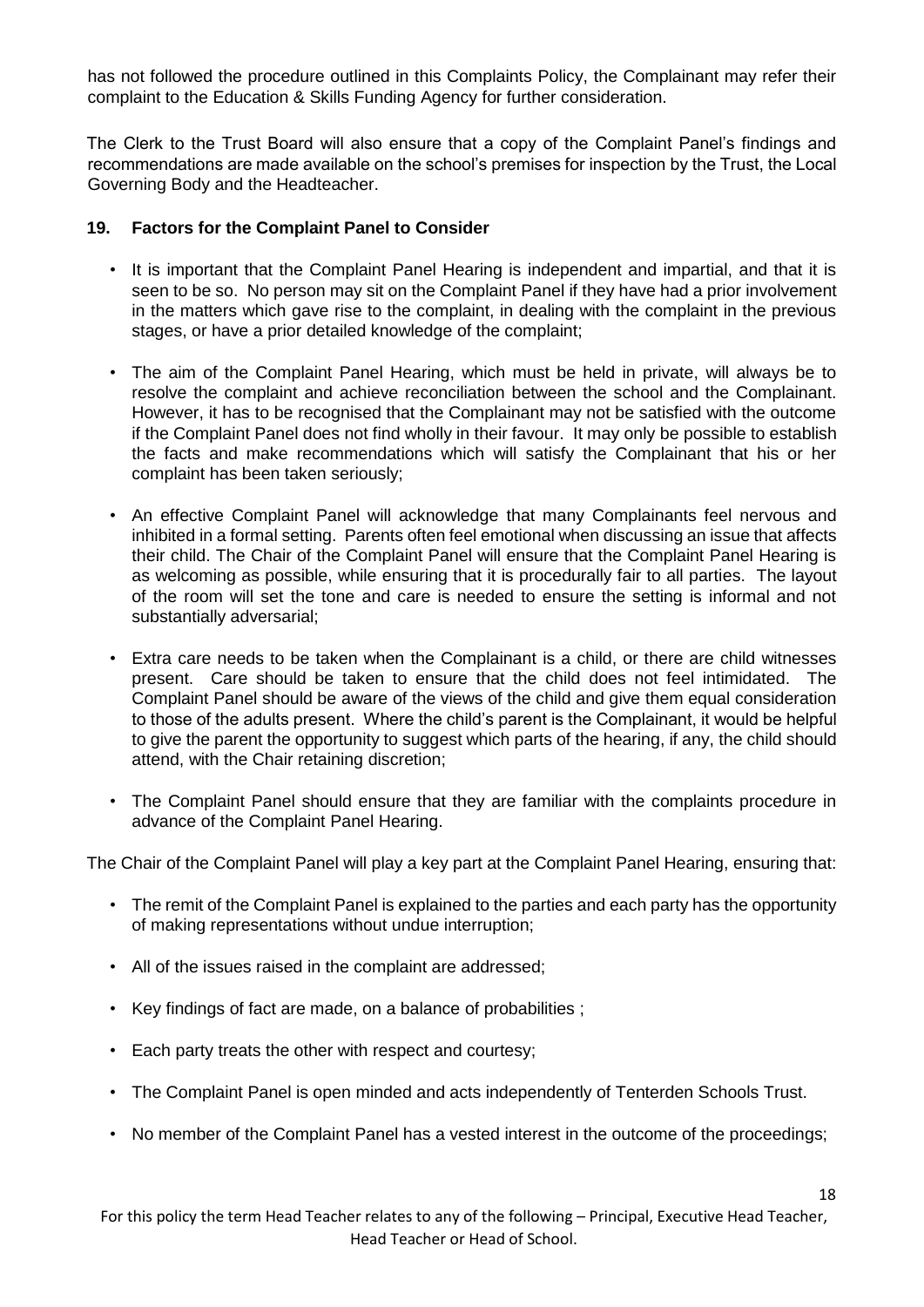- Each side is given the opportunity to state their case and ask questions;
- All written material is seen by all parties. If a new issue arises during the course of the Complaint Panel Hearing, it would be useful to give all parties the opportunity to consider and comment on it.

### **Referral to the Education & Skills Funding Agency**

Once a complaint has been through all the stages of this Complaints Policy, if the Complainant believes that this Complaints Policy does not comply with the Regulations, or that Tenterden Schools Trust has not followed the procedure in this Complaints Policy, the Complainant can refer the complaint to the Education & Skills Funding Agency for consideration.

The Complainant can find further information about referring a complaint to the Education & Skills Funding Agency by pasting this page into an Internet browser:

https://www.gov.uk/government/publications/complain-about-an-academy/complain-about-anacademy

The Complainant should be aware that the Education & Skills Funding Agency will not usually investigate the complaint itself, or interfere with the findings of the Complaint Panel, unless the decision made was manifestly unreasonable.